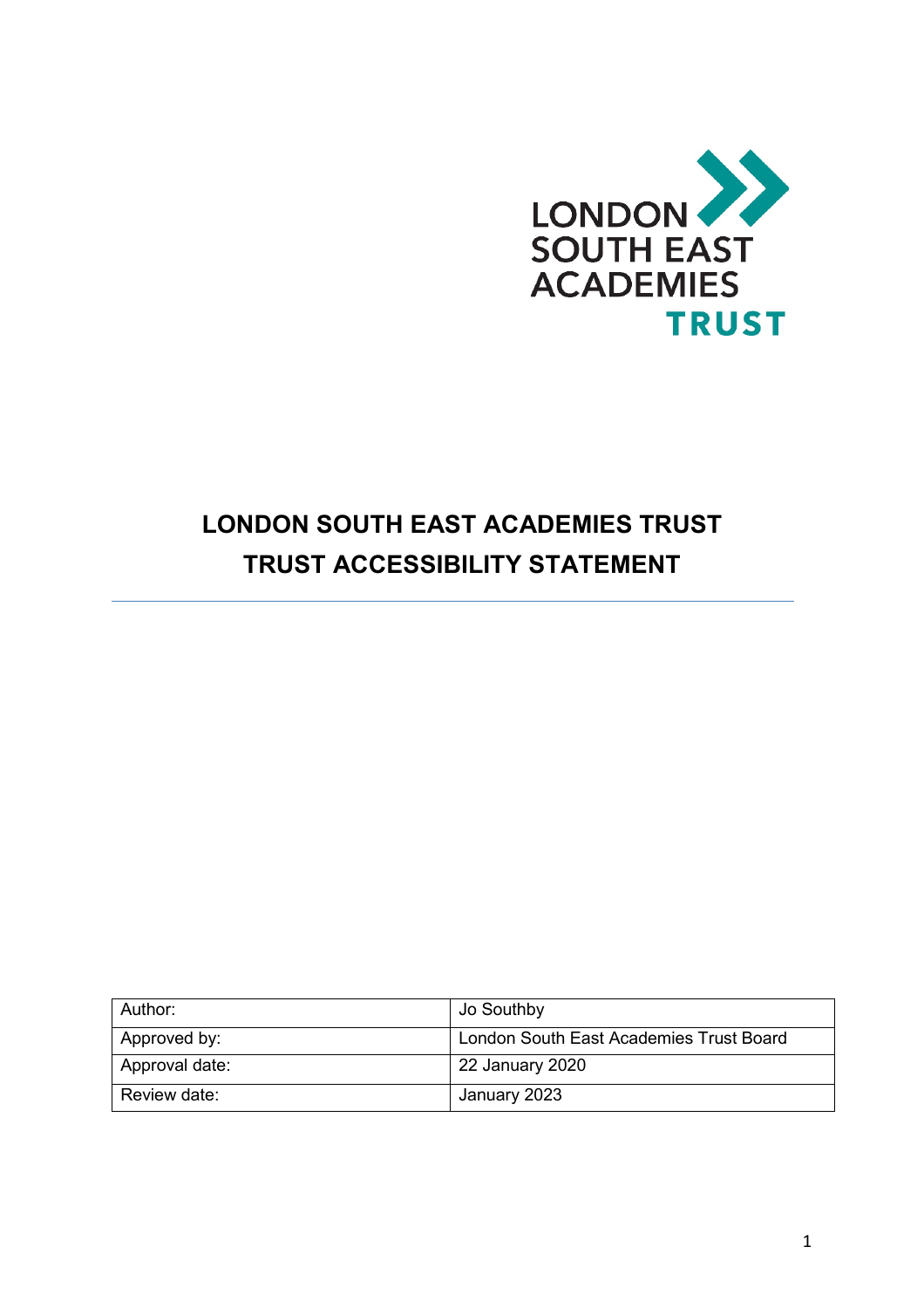## **LONDON SOUTH EAST ACADEMIES TRUST**

### **Trust Accessibility Statement**

#### **1. Introduction**

London South East Academies Trust (LSEAT) is committed to providing equality of provision to all visitors, teachers and students who use our facilities.

Our aim is to provide an inclusive teaching and learning environment where students can realise their full potential regardless of any disability, in line with The Equality Act 2010.

Through our individual academy Accessibility Plans, our Trust is committed:

• not to treat anyone with a disability less favourably for a reason related to their disability;

to make reasonable adjustments for anyone with a disability, so that they are not at a substantial disadvantage;

- to plan to increase access to education for disabled pupils;
- to educate and inform regarding disabilities and to promote equality amongst peers;
- to increase the extent to which disabled pupils can participate in the curriculum of our academies;
- to improve the learning environment in order to increase the extent to which pupils and adults with a disability can take advantage of education and associated services.
- to ensure that our academies' Accessibility Plans are resourced, implemented, reviewed and revised within reasonable timeframes.

#### **2. The purpose and direction of the Trust**

The Trust identifies its focus and dedication to the children, young people and adults of the local community, which includes all those with disabilities. This commitment also includes those who may wish to work within one of our academies, and may have disabilities. Through its ethos, environment and curriculum, the Trust will enable each individual to realise their true potential and encourage them to make positive contributions to society and prepare them for adult life. The learning environment and resources will support social inclusion and provide a safe and secure place where everyone matters. Our Trust includes a number of SEN and AP academies and therefore holds equality of access to learning in the highest regard.

The Trust is committed to providing a culture of inclusion, and ensuring that those with disabilities are able to participate and engage in all learning opportunities.

The Trust is committed to removing barriers for pupils and adults with disabilities and aims to include them in all aspects of development. The Trust is also committed to ensuring that they have a voice within our academies, and are actively engaged in contributing to the identification and development of the provision for pupils and adults with disabilities.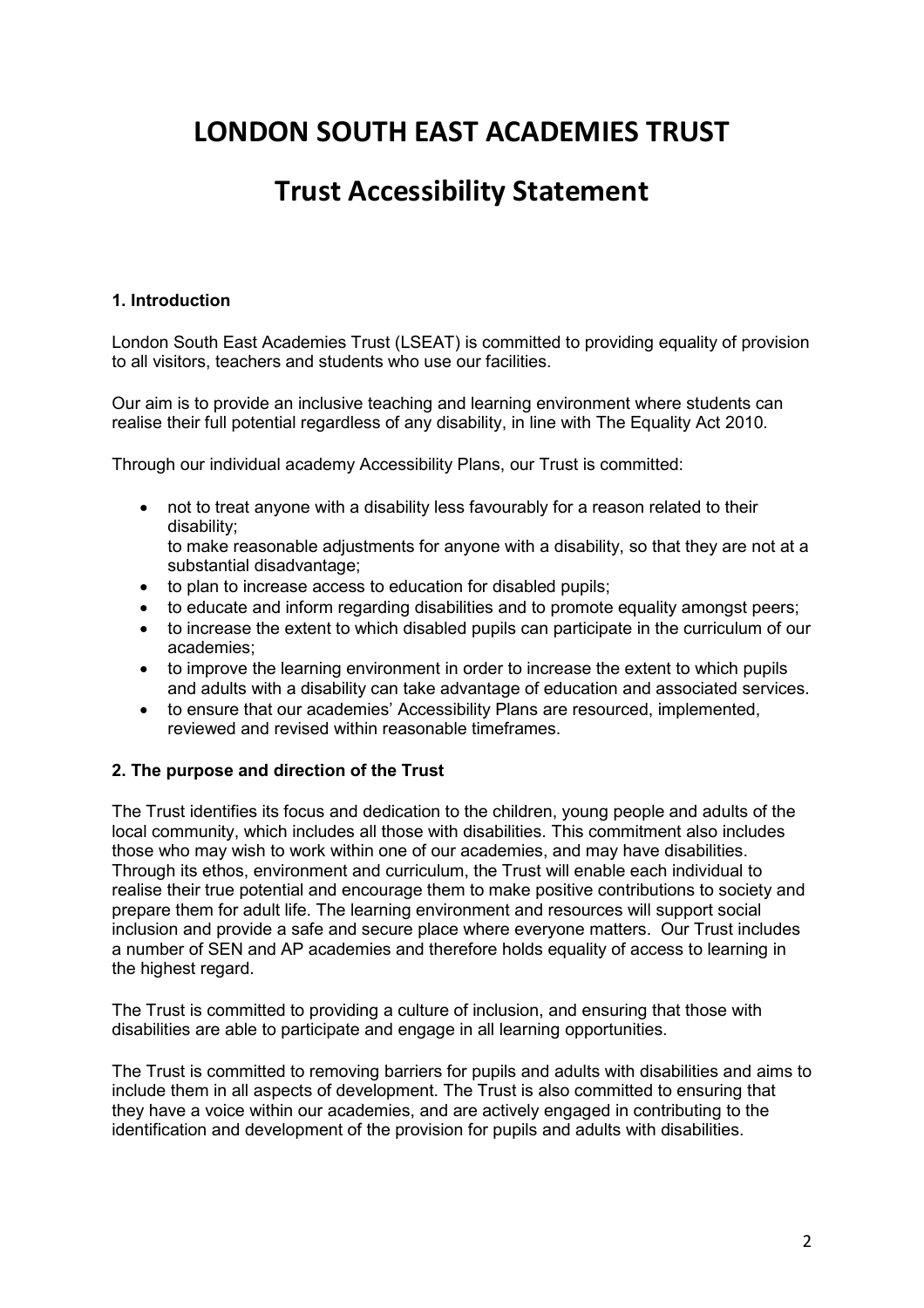The inclusion statement in the National Curriculum describes the responsibility placed on schools to provide a curriculum that meets the specific needs of individuals and groups of pupils and this effectively links with the Trust's policy and practices in relation to SEN, in order to ensure that every pupil attending our schools is effectively included.

The Trust works with staff in order to ensure that the policies, practices and procedures of the academies consider the needs of anyone with a disability in order to ensure that barriers to learning are removed.

#### **3. The Needs of Disabled Students and Adults**

The Trust will continually assess the needs of both students and adults involved in the Trust. In relation to this, where a specific disability is identified, the respective academy will make all efforts to work to provide the resources/ adaptations required, in order to ensure equality of access.

Review of accessibility plans for our academies takes place every three years. Our Trust Accessibility Statement is also reviewed every three years. In our individual academies the following aspects - areas of strength and areas for development – are considered. For example:

#### *Strengths:*

- Physical environment to support access of pupils and adults with physical disability.
- Adaptation of curriculum areas, including specialist areas, in order to ensure full participation by pupils with physical, mental and learning disabilities.
- Whole school approach to the use of 'signs/ symbols' to reinforce the understanding of verbal language and support those with speech and language / ASD diagnosis.
- Whole school use of an agreed positive, language framework in order to support pupils with SEN and behaviour needs where consistency of approach is key.
- The provision of additional or adapted resources to support individual pupils in accessing the curriculum.
- The acceptance of 'disability' or difference within our academies, by pupils and staff

#### *Areas for Development***:**

- Staff Induction Programme (delivered by the SENCO) to include awareness raising re meeting the needs of disabled pupils and the three key duties towards disabled pupils covered by The Equality Act;
- Adaptations to buildings where required to ensure full access for all regardless of physical barriers.

#### **4. Increasing Participation**

Curriculum developments to improve participation for disabled pupils will be a continual objective for the Trust, and will be developed in line with the Trust's work, involving the use of assessing a student's progress in order to establish individual learning programmes for all students. Engagement with prior educational placements, the LA SEN Departments and other services is key in ensuring that a holistic approach and targeted interventions are secured to enable all our pupils to embrace the full educational experience in our schools.

In order to review and address barriers where participation may be negatively effected, our Trust academies will: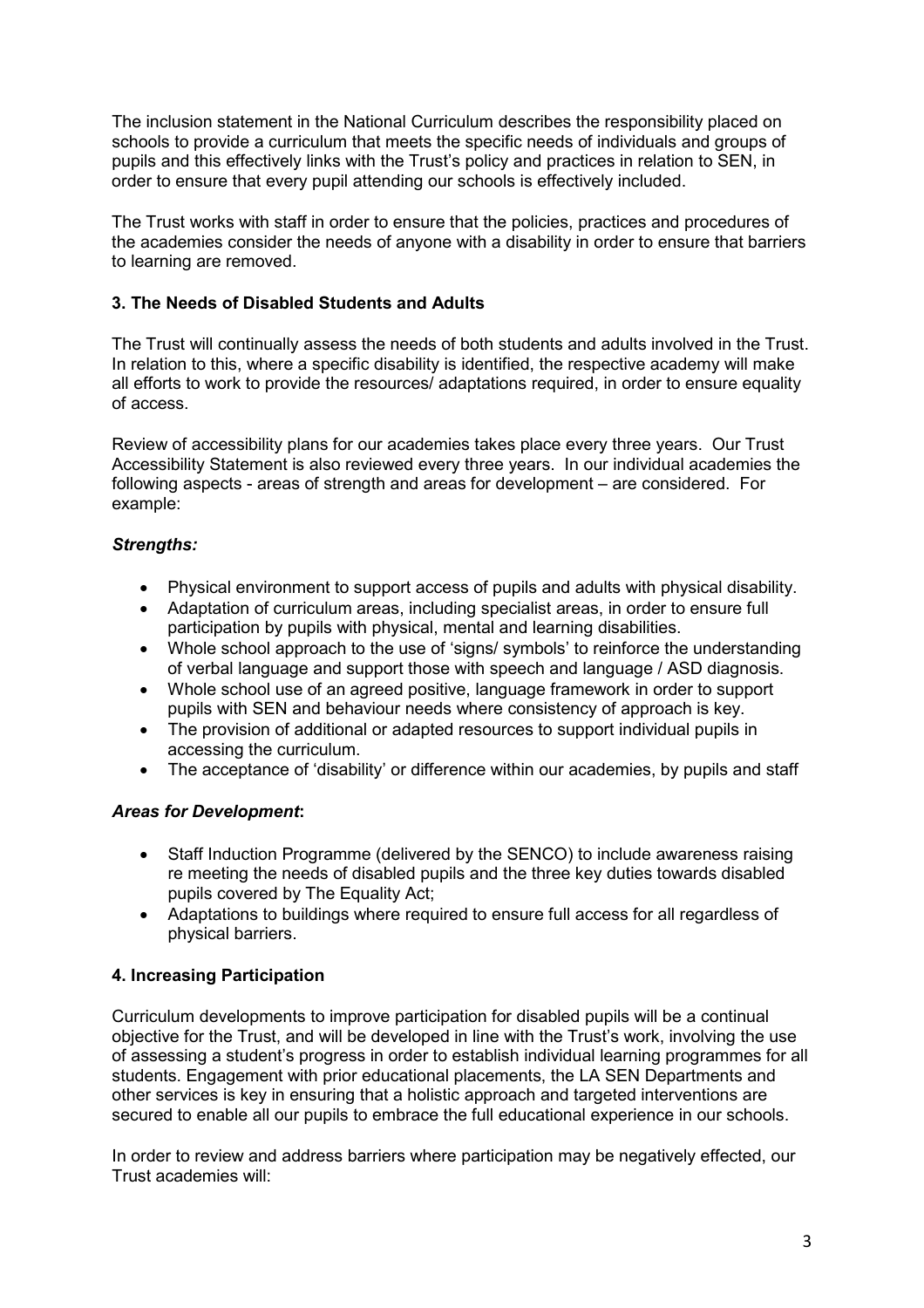- Consider increasing participation in academy activities through enrichment activities and after-school clubs as well as out-of-school visits and residential trips, particularly for those with physical disabilities and behavioural challenges.
- Use pupil risk assessments to improve managing and reducing risk factors.
- Identifying how classroom support arrangements, such as deployment of teaching assistants, provision of ICT, contribute to, and enhance learning opportunities.
- Agree how the implementation of specific strategies such as flexible or shared timetabling, nurture groups, counselling provision, access to therapy, first day absence response, have enhanced attendance and participation
- Consider how classroom/group organisation has been targeted to ensure that all students achieved increased levels of success and engagement.
- Describe how an action to increase curriculum choice and/or flexibility has enhanced the access to appropriate qualifications/attainments
- Raise awareness of how we respond to students and their parents/carers through the application of the SEN Policy (and related Code of Practice)
- Measure whether our application of the SEN policy improved student attainment?
- Consider how liaison, increased communication and relationships with external partners and agencies, has supported and enhanced students' access to the curriculum and how this is monitored and improvements targeted.
- Identify how staff training needs, in order to effectively meet the diverse abilities and disabilities of all students, including prospective students who may require manual handling, signing, personal hygiene support etc., have been identified and supported.
- Identify student peer support mechanisms and the ways that the academies have ensured students have a voice in decisions that affect them
- Take action to ensure that disabled members of the academy community are seen in a positive light through publications promoting disability and providing positive role models of adults with disabilities to encourage success and achievement.
- Celebrate difference!
- Ensure that action has been undertaken to ensure that parents/carers see themselves as partners in their child's education and are increasingly willing to actively support their child's education.
- Enhance the positive culture and ethos of the academy by undertaking quality marks (eg. Inclusion Mark) or other additional intervention to improve the academy's ability to include those with disabilities.

#### **5. Increasing Participation in Wider School Activities**

The Trust is committed to ensuring that disabled pupils are, as far as possible, included in school life which includes wider activities:

In line with this, although all students are able to access wider school activities, additional activities and targeted opportunities are provided, in some cases with additional resources provided, in order to maximise the opportunities for pupils with SEN and disabilities to engage in wider school activities.

#### **6. Improving the Accessibility of the Physical Environment**